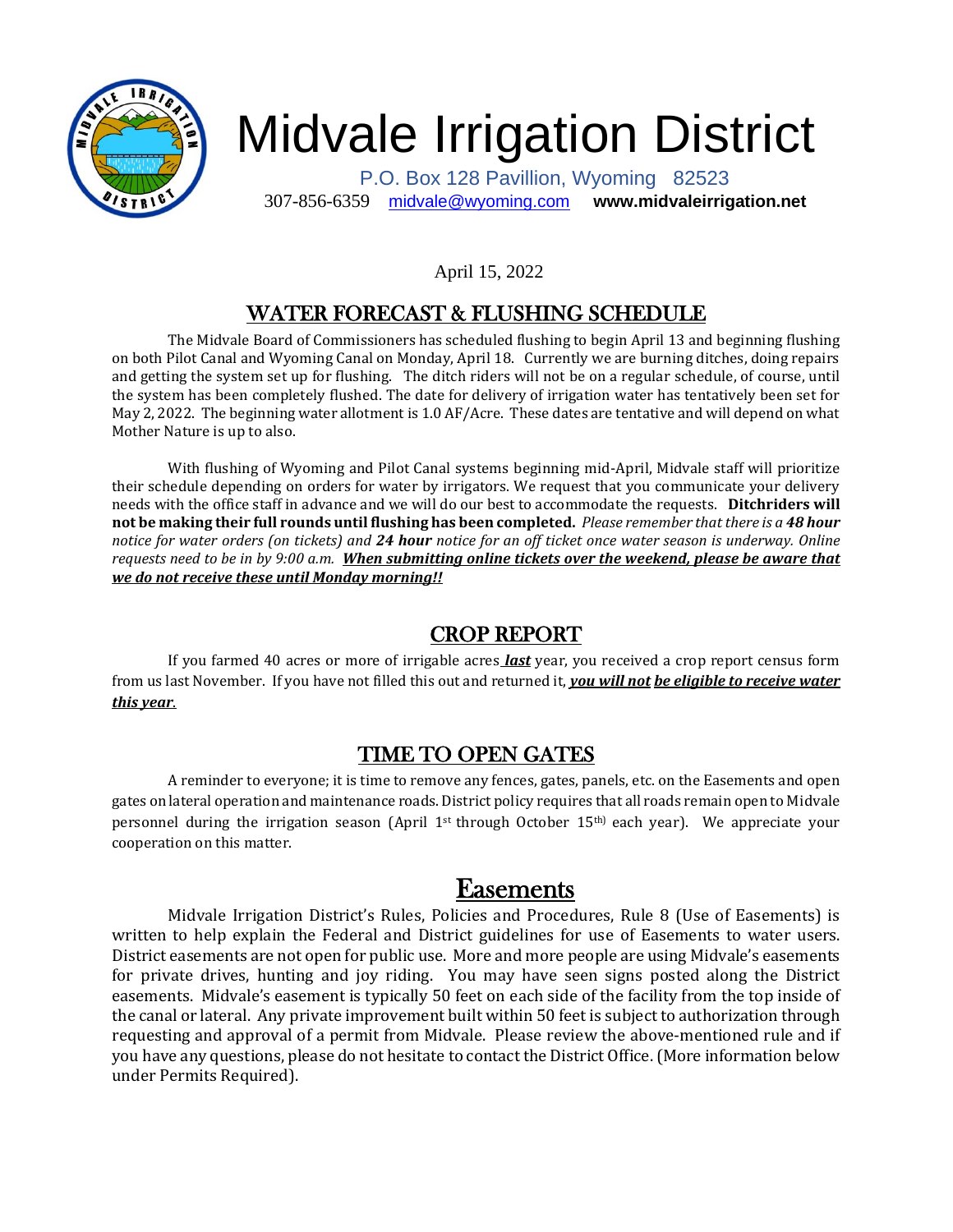## TICKET AUTHORIZATION FORMS

Water order ticket authorization forms are available at Midvale's office or online at our website (midvaleirrigation.net). All persons authorized to order water for your property must be listed on this form before ordering water. If nothing has changed, there is no need to file a new form each year.

#### PERMITS REQUIRED

All of Midvale's system (canals, laterals, open drains, and underground drains) are located on Federal easements. Anyone wishing to do any work on these easements must have approval & permission to do so in the form of a formal request and permit issued by the District. Examples of work requiring permits include bridges, pumps, crossing pipes, buildings, fences and water gaps. Please consult Midvale's Policy Handbook or call the District office (307-856-6359).

## "CERT" FORMS

Now that our contract is completed with the US Bureau of Reclamation, we will not have to fill out the Certification of Landholdings forms anymore. But if you lease other property and plan on transferring water between the places, you will need to fill out a Farming Operation Summary (see below).

#### FARMING OPERATION SUMMARY / WATER ALLOTMENT TRANSFER

If you are leasing a property/properties and wish to receive the water usage information, you need to fill out a Farming Operation Summary. You then may transfer all or part of a water allotment between farms within your farming operation as listed on the *Farming Operation Summary*. **The Farming Operation form must be received in the District office by May 1 in order for you to be eligible for transfers.** The Release and Consent to Transfer Allotment form will be filled out if and when you are going to transfer water between the farms listed on your Farming Operation Summary. The *Release and Consent to Transfer Allotment* and *Farm Operation Summary Forms* are available on the District's website under the "Publication" tab (then go to "Forms" and select the appropriate form). If you do not have access to the internet please call the office and all necessary forms will be mailed to you. **Please note:** *It is not necessary to complete the Farm Operation Summary if you are not leasing irrigated ground to or from someone else.*

#### WATER DELIVERY ISSUES

The Midvale Board of Commissioners, by resolution, has established a maximum rate of water delivery at 2 c.f.s. per 70 acres served by each turnout; this rate of flow was used by Bureau of Reclamation engineers to design the delivery system. We can deliver water to individual turnouts at that rate; however, due to physical limitations in the size of canals and laterals we cannot deliver water at maximum flows to all turnouts during periods of peak demand. If water demand exceeds the design capacity of a particular lateral, Midvale staff and management will begin to pro-rate delivery based on the percentage of acres being irrigated in relation to the total capacity of the lateral, each acre receiving an equal share of the total flow. Quite often landowners can work with their ditch rider to implement a rotation schedule among irrigators that will avoid a limitation in water delivery rates.

## WASTE WATER

Under provisions of Wyoming state law and Midvale policy, it is the responsibility & duty of the water user to return waste water to a natural drain. You are responsible for your water until it reaches the appropriate location, as dictated by the Midvale Board of Commissioners. During the past season we were notified by the Fremont County Road and Bridge Department and the State Engineers office of numerous violations within the Midvale system. Flood irrigation is not the only culprit, we have center pivot sprinklers that are irrigating county roads; if you are applying water to unadjudicated lands it is likely we will be contacting you about resolving the problem. The basic precept of Wyoming water law: *"Beneficial use shall be the basis, measure and limit to the right to use water at all times."*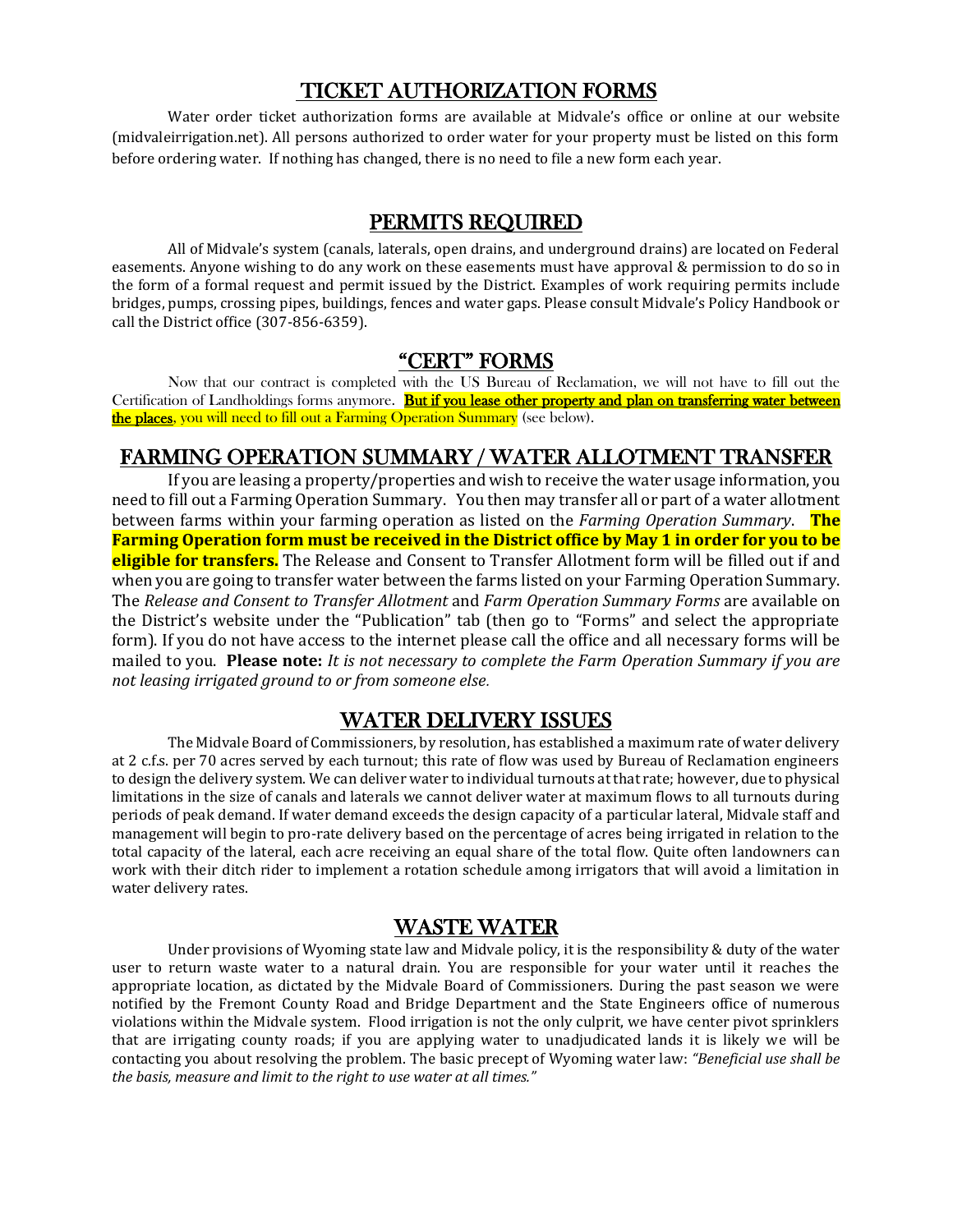## DISTRICT ELECTION

Richard Pingetzer is the representative on the Board of Commissioners for District #1 and Garrett Klein is the representative on the Board of Commissioners for District #2. They were re-nominated to a threeyear term in February at the Annual Meeting.

## TRESSPASS ON BUREAU OF RECLAMATION LANDS

Please be aware the US Bureau of Reclamation (USBR) has begun investigating trespass of their lands by adjacent property owners. If you own or lease lands adjacent to USBR lands, please be aware of your property boundaries and keep away from trespassing by, 1) Not utilizing USBR lands for stack yards or storage of equipment, and, 2) Not irrigating/farming USBR lands without a water right or legal contract, or they will be contacting you. These areas include, but are not limited to, Ocean Lake, 5-Mile Creek, Muddy Creek and Boysen Take lands.

# TRANSFER OF WATER RIGHTS

A reminder to land owners installing center pivot systems or changing systems around, you need to check with the Midvale office to make sure that your new system is not irrigating ground that is classified as Class 6 land. In February of 2008 the final adjudication of the 7300 Permit was complete, assigning water rights to specific lands. Class 6 land did not receive an adjudicated right because it was deemed incapable of producing an adequate crop to be economically viable. Legally, you cannot put 7300 Permit water on Class 6 land.

# **MIDVALE IRRIGATION CONTACT LIST**

Manager – Steve Lynn - 307-850-5441 Construction/Maintenance Manager – Colin Stalley – 307-709-2195 Water Master & Supervisor of Wyoming Canal – Dan Banderob – 307-850-2852 Supervisor of Pilot Canal – Henry Lopez – 307-850-2017 Office – Chris – 307-856-6359 Office Manager – Pat Rorabaugh – 307-856-6359

# Ditchrider Boundaries

The areas covered by the ditchriders were updated last season so each ditchrider has a more equitable day. Please see the map with names and phone numbers of ditchriders. If you have any questions as to who your ditchrider is, please contact the office. This map and information are also on our website.